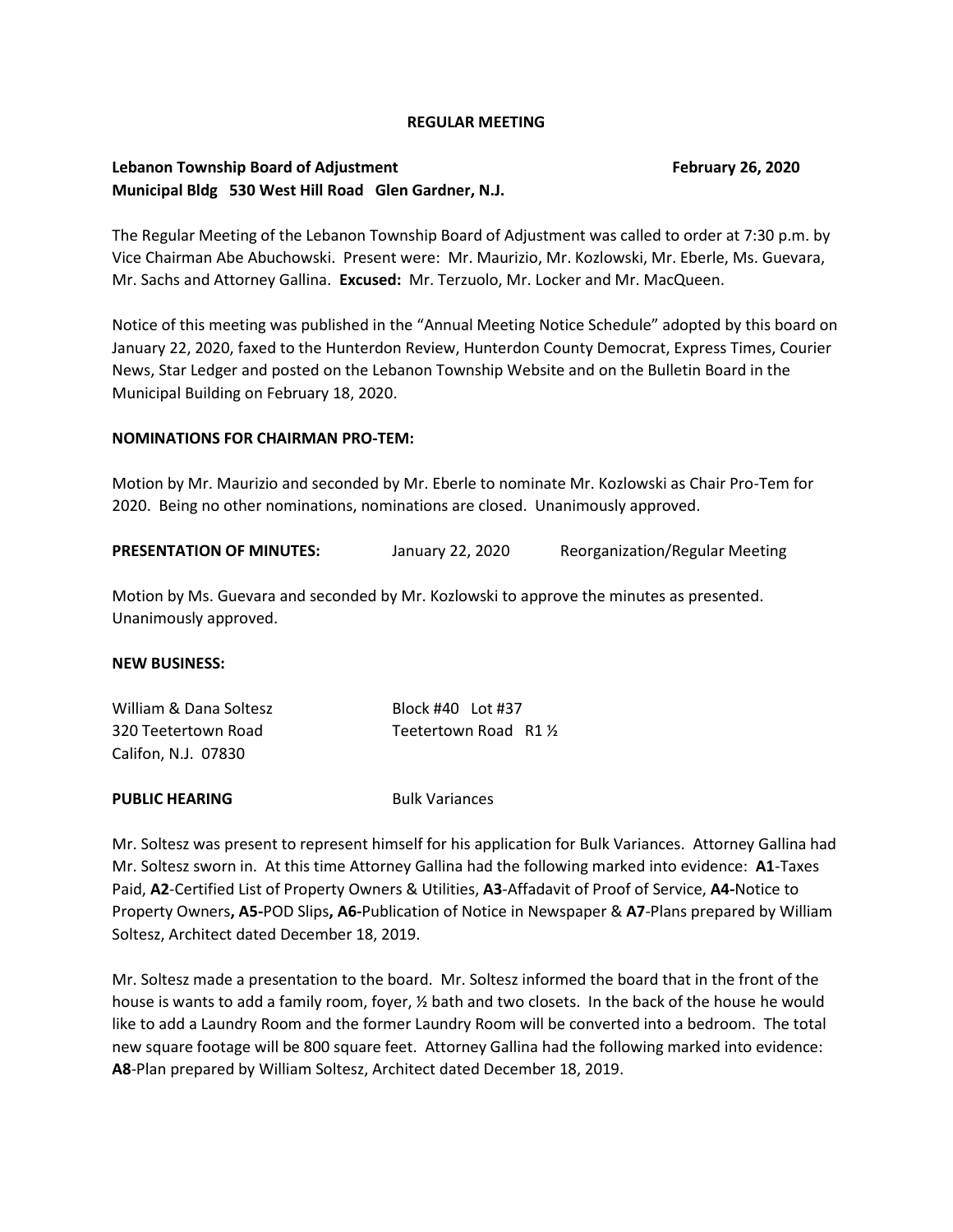# **Lebanon Township Board of Adjustment February 26, 2020 Page 2**

Also the following was also marked, **A9-**Location survey dated December 20, 2019. Mr. Soltesz noted the Bluestone patio is in the back portion of the house from the kitchen/dining room. At the conclusion of Mr. Soltesz testimony, the board had questions for the applicant. Mr. Soltesz said the Laundry Room which is 9'x15' will be changed to a bedroom an there will be 2 bedrooms on the second floor The addition in the back of the house will consist of a laundry room/mud room. Mr. Soltesz said there will be no change with the utilities everything will stay the same. At the conclusion of the board's questions, the hearing was open to the public for questions. There were none. The hearing was then open to the public for statements and comments. There were none.

At this time Mr. Soltesz gave his summation. Vice Chair Abuchowski asked for motion to close the public portion of the hearing. Motion by Mr. Kozlowski and seconded by Mr. Maurizio to close the public hearing. Unanimously approved.

The board deliberated at this time and at the conclusion of their deliberations, motion by Mr. Kozlowski and seconded by Mr. Maurizio to grant the Bulk Variances with the following conditions:

- a. The applicant shall obtain all other necessary approvals from any outside agencies having jurisdiction, as applicable.
- b. The applicant will pay all necessary fees and escrows payable in connection with the application.
- c. All necessary permits shall be obtained within eighteen (18) months of the date of the adoption of this Resolution.
- d. The addition will be built in conformance with the Site Plan/Variance along with building plans as shown on Exhibit A7.

| <b>ROLL CALL</b> | Yes: | Mr. Maurizio  | Mr. Abuchowski | Absent: | Mr. Terzuolo |
|------------------|------|---------------|----------------|---------|--------------|
|                  |      | Mr. Kozlowski | Mr. Eberle     |         | Mr. MacQueen |
|                  |      | Ms. Guevara   | Mr. Sachs      |         | Mr. Locker   |

### **Attorney Gallina will prepare the Resolution to be on the next Agenda of March 25, 2020.**

#### **PRESENTATION OF BILLS:**

|                       | Total: \$510.00                                       |  |
|-----------------------|-------------------------------------------------------|--|
| b. Court Stenographer | \$250.00 - Attend ZBA Meeting 2/26/2020               |  |
| a. John Gallina, Esq. | $$260.00 -$ Attend ZBA Reorganization Mtg $1/22/2020$ |  |

Motion by Mr. Kozlowski and seconded by Mr. Eberle to approve the bills for payment. Unanimously approved.